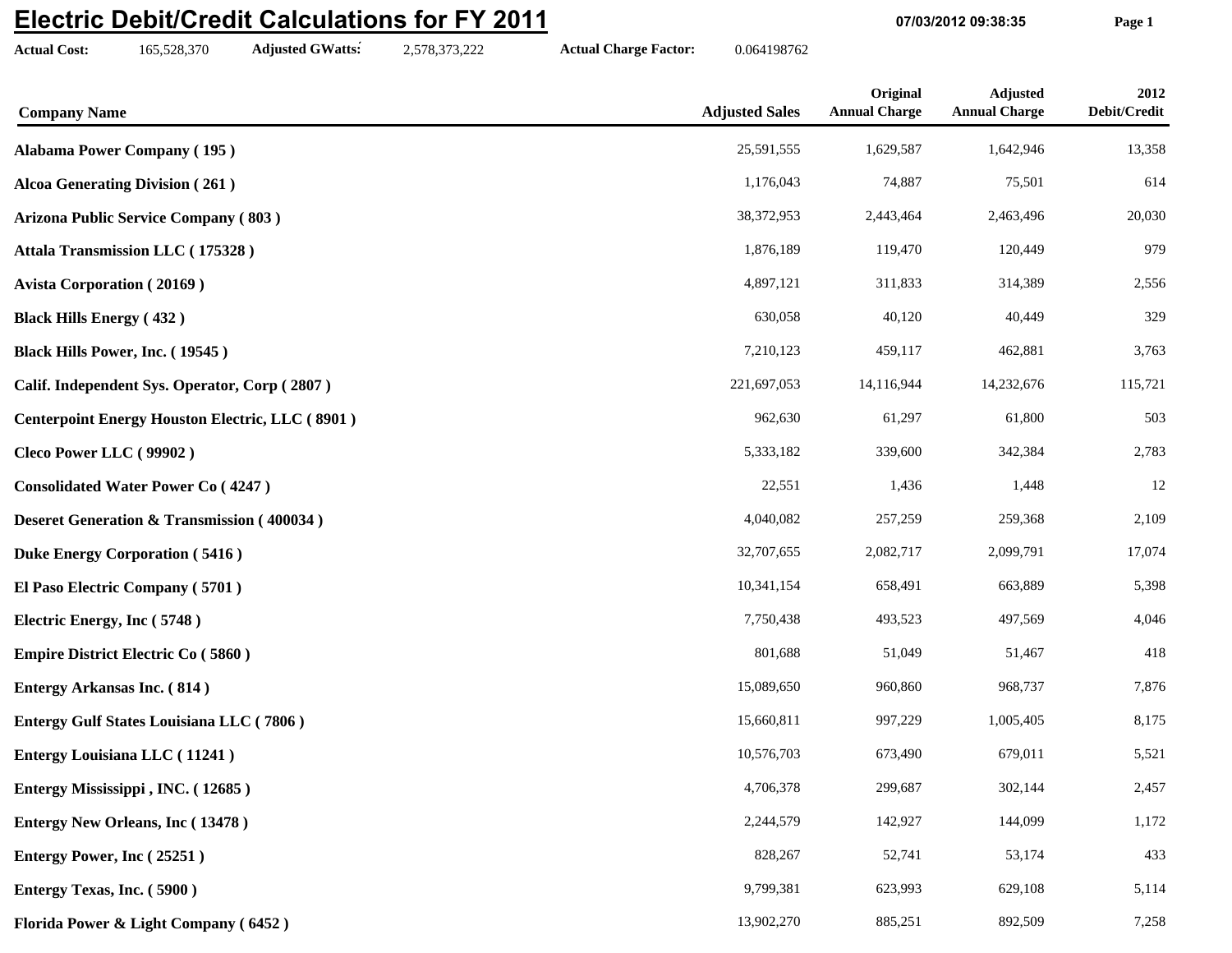## **Electric Debit/Credit Calculations for FY 2011**

**Actual Cost:** 165,528,370 **Adjusted GWatts:** 2,578,373,222 **Actual Charge Factor:** 0.064198762

**07/03/2012 09:38:35 Page 2**

| <b>Company Name</b>                              | <b>Adjusted Sales</b> | Original<br><b>Annual Charge</b> | <b>Adjusted</b><br><b>Annual Charge</b> | 2012<br>Debit/Credit |
|--------------------------------------------------|-----------------------|----------------------------------|-----------------------------------------|----------------------|
| Georgia Power Co (7140)                          | 31,748,608            | 2,021,648                        | 2,038,221                               | 16,572               |
| Gulf Power Co (7801)                             | 5,197,537             | 330,962                          | 333,675                                 | 2,713                |
| <b>Idaho Power Co (9191)</b>                     | 6,926,034             | 441,027                          | 444,643                                 | 3,616                |
| ISO New England, Inc. (198)                      | 133,390,744           | 8,493,886                        | 8,563,521                               | 69,742               |
| Kentucky Utilities Company (10171)               | 6,605,166             | 420,595                          | 424,043                                 | 3,447                |
| <b>Lockhart Power Company (11118)</b>            | 218,801               | 13,933                           | 14,047                                  | 114                  |
| Long Sault Division (11180)                      | 674,750               | 42,966                           | 43,318                                  | 351                  |
| Louisville Gas & Electric Co (11249)             | 7,464,001             | 475,283                          | 479,180                                 | 3,897                |
| <b>Maine Public Service Company (11522)</b>      | 626,846               | 39,916                           | 40,243                                  | 327                  |
| <b>MDU Resources Group, Inc. (12199)</b>         | 78,725                | 5,013                            | 5,054                                   | 41                   |
| MidAmerican Energy Company (400052)              | 2,991,708             | 190,502                          | 192,064                                 | 1,561                |
| Midwest Indep. Trans. Sys.Operator, Inc (920)    | 628, 873, 794         | 40,044,627                       | 40,372,919                              | 328,265              |
| Mississippi Power Company (12686)                | 5,503,156             | 350,423                          | 353,296                                 | 2,872                |
| Nevada Power Company d/b/a NV Energy (13407)     | 2,802,547             | 178,457                          | 179,920                                 | 1,463                |
| New York Independent System Operator, In (51614) | 172,581,399           | 10,989,419                       | 11,079,512                              | 90,085               |
| North Central Power Co., Inc. (13697)            | 179                   | 11                               | 11                                      | $\boldsymbol{0}$     |
| Northbrook Energy, LLC (13654)                   | 138,154               | 8,797                            | 8,869                                   | 72                   |
| Northern States Power Co (MIN) (13781)           | 612,010               | 38,971                           | 39,290                                  | 319                  |
| NorthWestern Energy's (12825)                    | 12,222,839            | 778,310                          | 784,691                                 | 6,381                |
| Northwestern Wisconsin Ele. Co (13815)           | 38,636                | 2,460                            | 2,480                                   | $20\,$               |
| <b>Ohio Valley Electric Corp (14015)</b>         | 14,421,180            | 918,294                          | 925,822                                 | 7,527                |
| PacifiCorp (14354)                               | 28,449,800            | 1,811,590                        | 1,826,442                               | 14,850               |
| Perryville Energy Partners, LLC (175714)         | 1,930,509             | 122,929                          | 123,936                                 | 1,007                |
| Pilot Power Group, Inc. (15127)                  | 48,529                | 3,090                            | 3,116                                   | 26                   |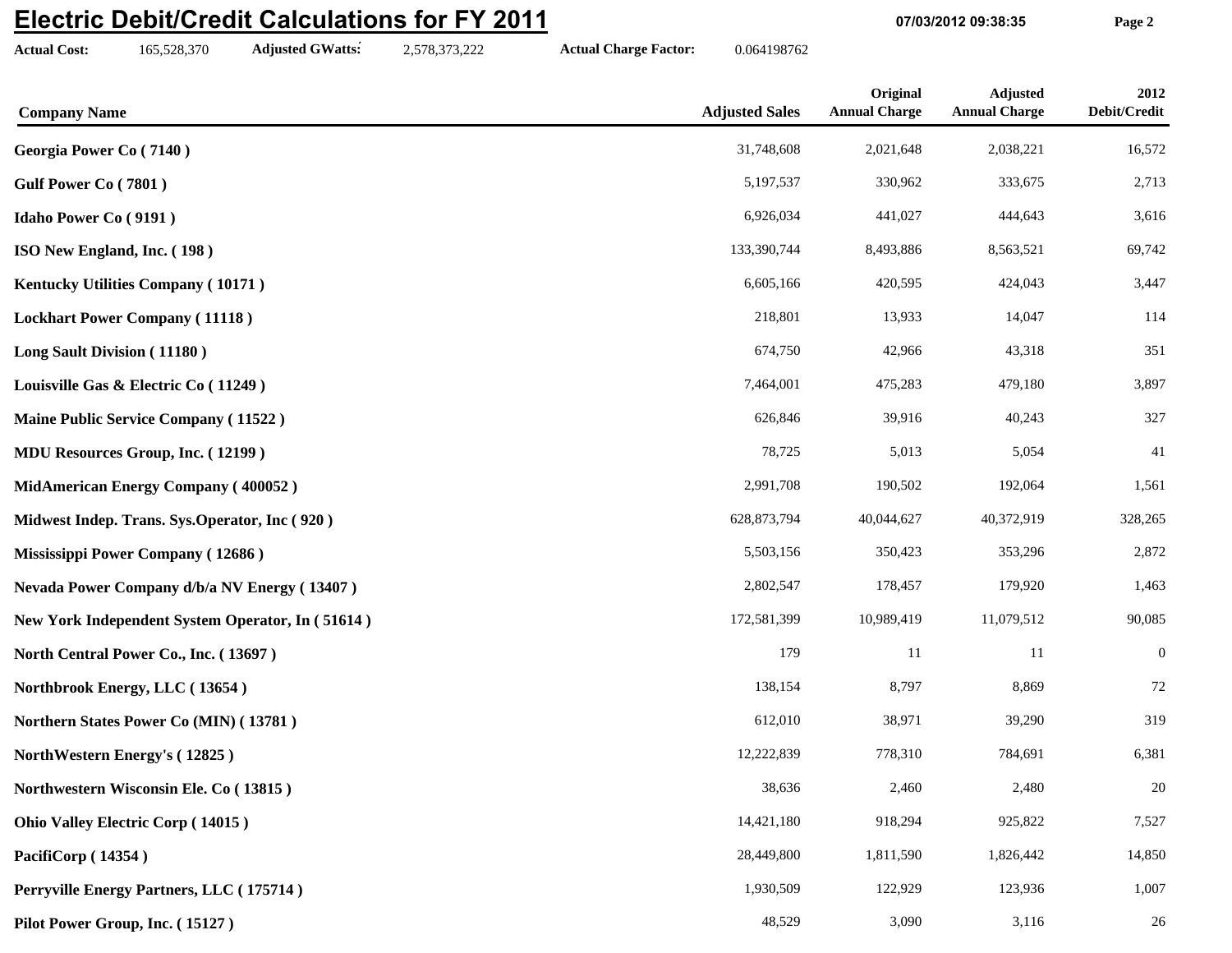## **Electric Debit/Credit Calculations for FY 2011**

**Actual Cost:** 165,528,370 **Adjusted GWatts:** 2,578,373,222 **Actual Charge Factor:** 0.064198762

**07/03/2012 09:38:35 Page 3**

| <b>Company Name</b>                                | <b>Adjusted Sales</b> | Original<br><b>Annual Charge</b> | <b>Adjusted</b><br><b>Annual Charge</b> | 2012<br>Debit/Credit |
|----------------------------------------------------|-----------------------|----------------------------------|-----------------------------------------|----------------------|
| PJM Interconnection, L.L.C. (40498)                | 744,873,684           | 47,431,121                       | 47,819,969                              | 388,816              |
| Portland General Electric Co (15248)               | 10,415,036            | 663,195                          | 668,632                                 | 5,437                |
| Progress Energy Carolinas, Inc (3046)              | 16,744,259            | 1,066,220                        | 1,074,961                               | 8,740                |
| Progress Energy Florida (6455)                     | 5,391,897             | 343,338                          | 346,153                                 | 2,814                |
| Public Service Co of Colorado (15466)              | 8,669,101             | 552,020                          | 556,546                                 | 4,526                |
| Public Service Co of Oklahoma (15474)              | 176,817               | 11,259                           | 11,351                                  | 92                   |
| <b>Public Service Company of NM (15473)</b>        | 9,058,790             | 576,834                          | 581,563                                 | 4,728                |
| Puget Sound Energy, Inc (15500)                    | 8,082,543             | 514,670                          | 518,889                                 | 4,218                |
| Safe Harbor Water Power Corp (16537)               | 988,475               | 62,943                           | 63,459                                  | 516                  |
| Sierra Pacific Power Co d/b/a NV Energy (17166)    | 2,366,019             | 150,660                          | 151,895                                 | 1,235                |
| South Carolina Electric&Gas Co (17539)             | 2,339,627             | 148,980                          | 150,201                                 | 1,221                |
| South Carolina Genertg Co, Inc (17554)             | 3,417,650             | 217,625                          | 219,409                                 | 1,783                |
| Southern Electric Generat'g Co (17622)             | 3,954,155             | 251,788                          | 253,852                                 | 2,064                |
| <b>Southwest Power Pool (28)</b>                   | 229,430,732           | 14,609,399                       | 14,729,169                              | 119,760              |
| <b>Southwestern Electric Power Company (17698)</b> | 648,698               | 41,307                           | 41,646                                  | 339                  |
| <b>System Energy Resources, Inc (12465)</b>        | 8,691,901             | 553,472                          | 558,009                                 | 4,536                |
| Tampa Electric Co (18454)                          | 3,323,969             | 211,659                          | 213,395                                 | 1,736                |
| <b>Tucson Electric Power Company (24211)</b>       | 13,960,300            | 888,946                          | 896,234                                 | 7,288                |
| <b>Wolverine Creek Goshen Interconnection (33)</b> | 253,165               | 16,121                           | 16,253                                  | 132                  |
| <b>Wolverine Power Supply Corp., Inc's (20910)</b> | 5,054,576             | 321,859                          | 324,498                                 | 2,639                |
| <b>Yadkin, Inc (27721)</b>                         | 767,662               | 48,882                           | 49,283                                  | 401                  |